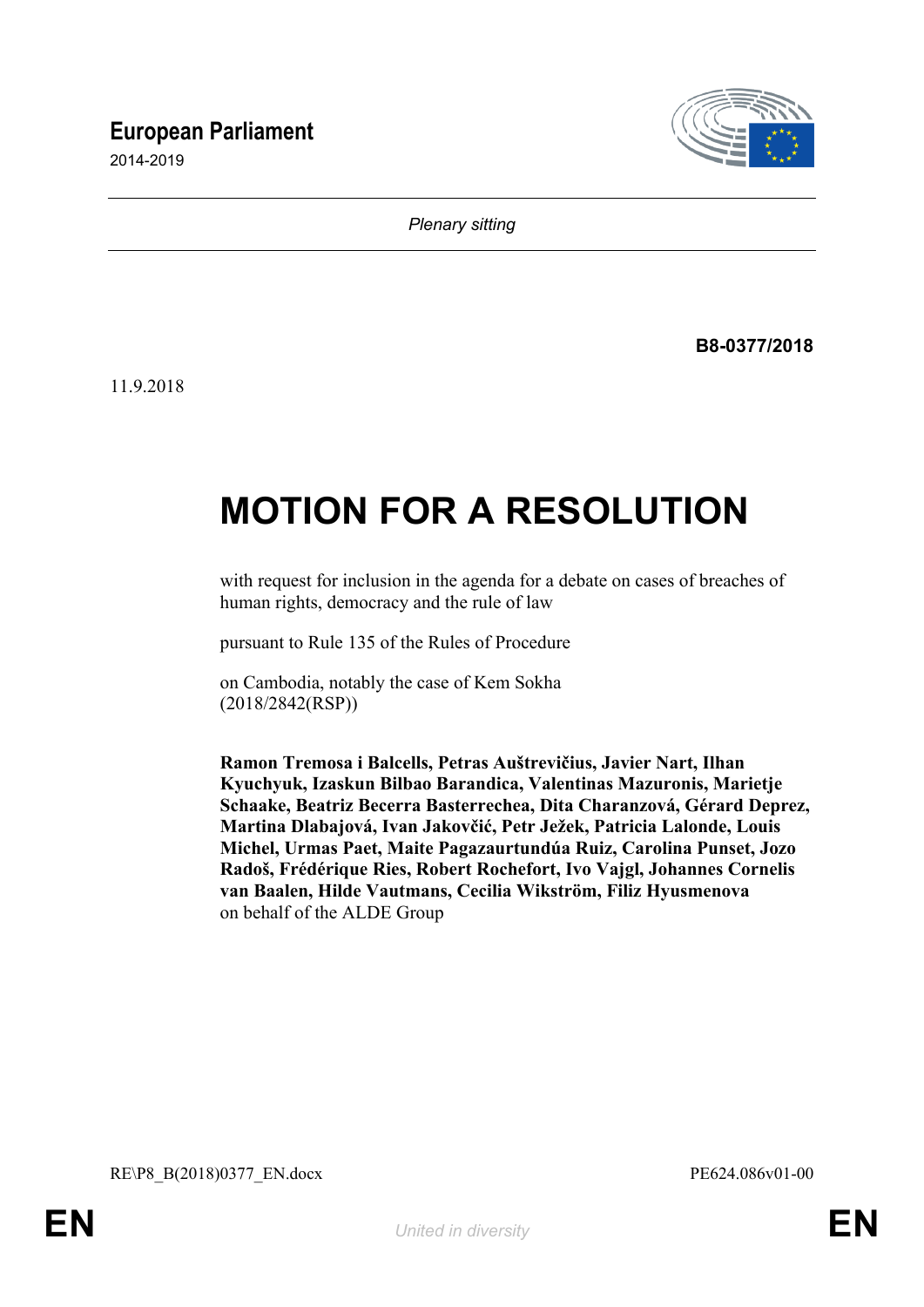#### **B8-0377/2018**

#### **European Parliament resolution on Cambodia, notably the case of Kem Sokha (2018/2842(RSP))**

#### *The European Parliament*,

- having regard to its previous resolutions on Cambodia, in particular that of 14 September 2017 and 14 December 2017;
- having regard to the 2008 EU Guidelines on Human Rights Defenders,
- having regard to the statement by the spokesperson of the European External Action Service (EEAS) of 16 November 2017 on the dissolution of the Cambodian National Rescue Party,
- having regard to the 1997 Cooperation Agreement between the European Community and the Kingdom of Cambodia,
- having regard to the local EU statement of 22 February 2017 on the political situation in Cambodia, and the statements by the spokesperson of the EU Delegation of 3 September 2017 and 25 August 2017 on restrictions of political space in Cambodia,
- having regard to the UN Human Rights Council Resolution 36/32 from 29 September 2017 and the Report of the Secretary-General from 2 February 2018;
- having regard to the European Council conclusions on Cambodia, as adopted by the Council at its 3598th meeting held on 26 February 2018;
- having regard to the Report of the Committee on the Human Rights of Parliamentarians and the Decisions adopted by the Governing Council of the Inter-Parliamentary Union from March 2018;
- having regard to Resolution (A/RES/53/144) adopted by the UN General Assembly on 8 March 1999 on the right and responsibility of individuals, groups and organs of society to promote and protect universally recognised human rights and fundamental freedoms;
- having regard to the 1991 Paris Peace Accords, in which a commitment to uphold human rights and fundamental freedoms in Cambodia, including on the part of international signatories, is enshrined in Article 15;
- having regard to the International Labour Organisation Convention on Freedom of Association and Protection of the Right to Organise;
- having regards to the conclusions on the fact finding mission of the European Commission to Cambodia from 5 to 11 July 2018, evaluating the situation on the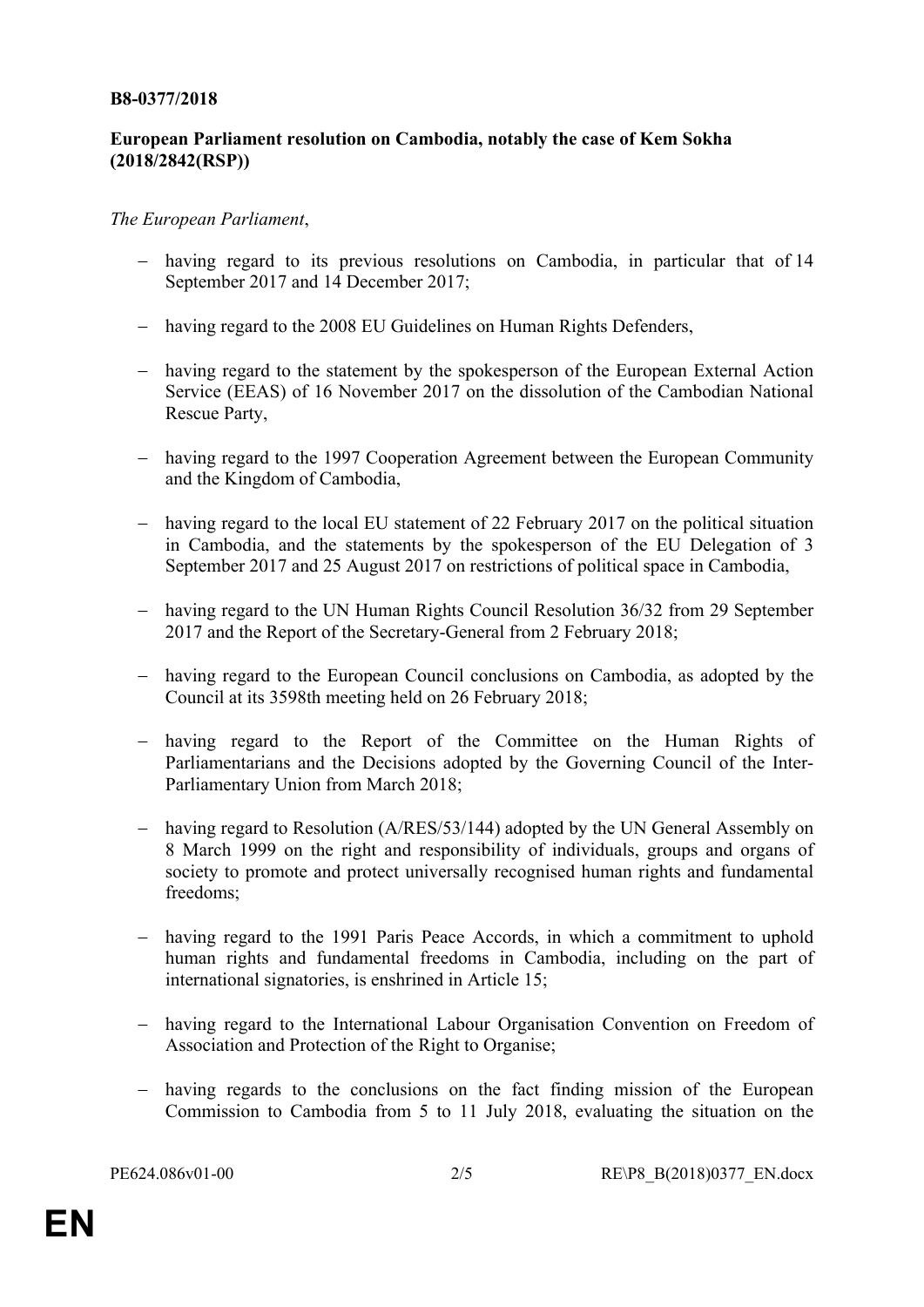ground following the worrying human rights and labour rights developments in the country;

- having regard to the Cambodian Constitution, in particular Article 41 thereof, in which the rights and freedoms of expression and assembly are enshrined, Article 35 on the right to political participation and Article 80 on parliamentary immunity;
- having regard to the Universal Declaration of Human Rights of 10 December 1948;
- having regard to the International Covenant on Civil and Political Rights of 1966;
- having regard to Rules 135(5) and 123(4) of its Rules of Procedure,
- A. whereas the human rights situation in Cambodia has further deteriorated in 2018 with the arrests of political opposition members, human rights activists and civil society representatives;
- B. whereas in November 2017, the Supreme Court of Cambodia dissolved the Cambodia National Rescue Party (CNRP) under the 'Law on Political Parties'; whereas the Supreme Court also banned 118 CNRP politicians from being politically active for the period of 5 years; whereas this decision has lead Cambodia into the elections of July 2018 without any opposition to the Cambodian People's Party, the party of Prime minister Hun Sen;
- C. whereas, in September 2017, Kem Sokha, the president of the CNRP, was arrested and charged with treason despite having parliamentary immunity; whereas according to human rights organisations Sokha was interrogated on 24 November 2017, even though he has not had adequate access to legal counsel or private medical care; whereas the bail request has been rejected by the Supreme Court; whereas he faces up to 30 years in prison if found guilty; whereas the President of the Court, Dith Munty, is a member of the standing committee of the ruling party
- D. whereas the previous president of the CNRP, Sam Rainsy, was forced to resign following legal threats; whereas he was convicted in his absence of criminal defamation and now lives in exile; whereas since the dissolution of the opposition, an increasing number of CNRP members of parliament have fled Cambodia; whereas human rights organisations report that some are seeking asylum;
- E. Whereas the authorities of Cambodia have also cracked down on journalists and reporters who are covering the attacks on the opposition parties; whereas 69 year old award-winning filmmaker James Ricketson is one of the victims of these attacks on the media; whereas Ricketson was arrested for flying a drone over an opposition party rally in June 2017; whereas Ricketson has been sentenced to six years in prison in the capital Phnom Penh on charges on espionage;
- F. Whereas on 25 February Senate elections were held in Cambodia after being postponed from 14 January, where the elected CNRP national and local legislators were excluded from the process; whereas the ruling Cambodian People's Party won all 58 seats covering it into a one-party Senate.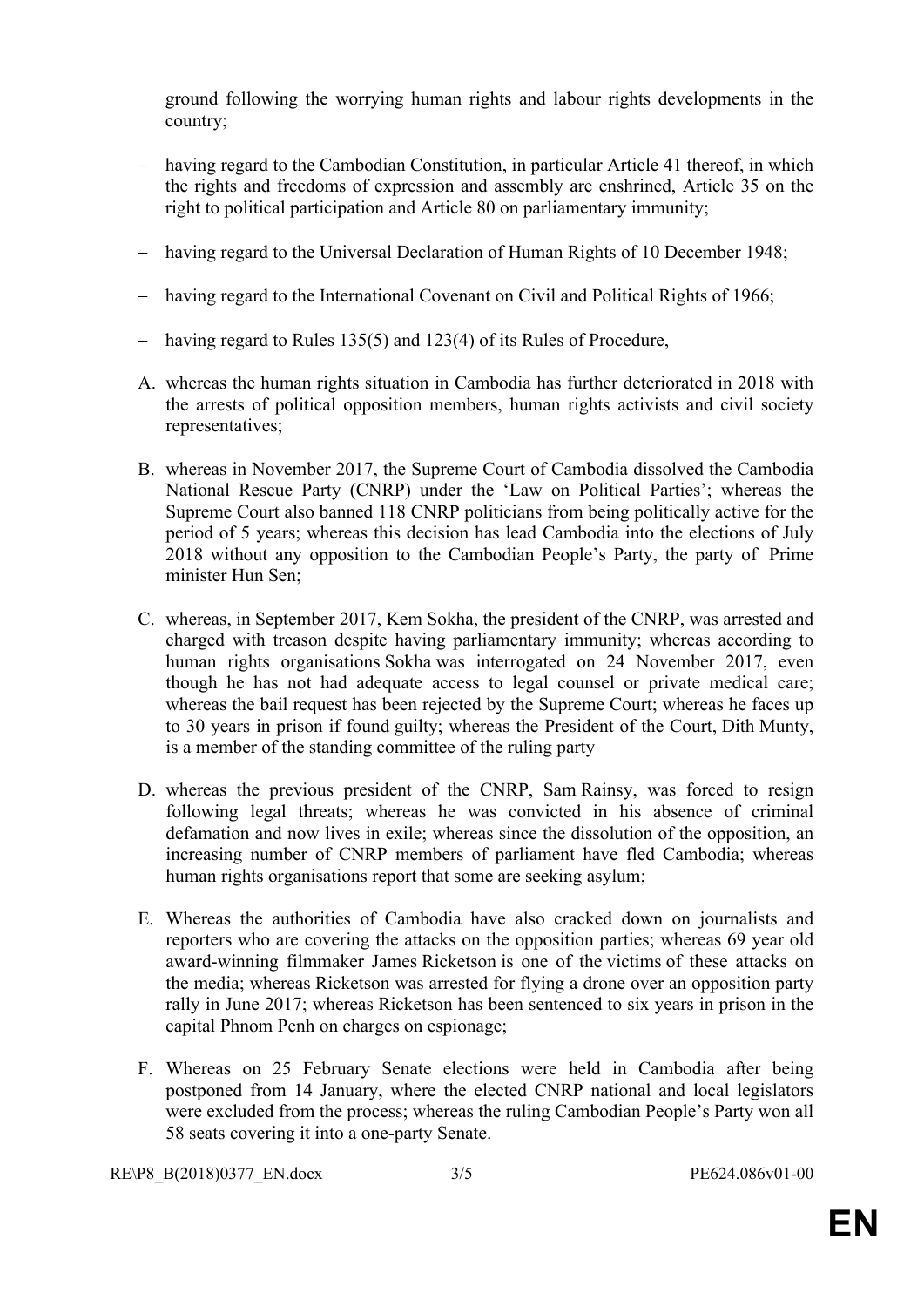- G. Whereas the elections to select members of the sixth National Assembly in Cambodia were held on 29 July 2018; whereas the elections were organised by solely by the members of the ruling party without presence of the opposition in the National Election Commission or the electoral boards; whereas the European Union, alongside the US and Japan, had withdrawn any funding for the elections, and has declined to send observers; whereas the ruling Cambodian People's Party won all 125 seats in the National Assembly; Whereas no other party has won any seat during the July 2018 elections;
- H. Whereas the decision to dissolve the CNRP was a significant step towards the creation of an authoritarian state; Whereas the political structure of Cambodia can no longer be considered a democracy
- I. whereas Cambodia benefits from the most favourable regime available under the EU's Generalised Scheme of Preferences (GSP), namely the Everything But Arms (EBA) scheme; whereas the EU has allocated up to EUR 410 million to Cambodia for the financial period 2014-2020, of which EUR 10 million is to support the electoral reform process in Cambodia;
- J. Whereas the UN Secretary General recalled in his July statement that an inclusive and pluralistic political process remains essential for safeguarding the progress made by Cambodia in consolidating peace.
- 1. Calls on the Vice-President of the Commission / High Representative of the Union for Foreign Affairs and Security Policy (VP/HR), Federica Mogherini, and the EU Special Representative for Human Rights to use all means available to protect the fundamental rights of the Cambodian people to elect and be elected, to guarantee pluralism and democratic principles strictly in line with Cambodia's constitution;
- 2. Deeply regrets the dissolution of the CNRP, which is evidence of further autocratic actions taken by Hun Sen;
- 3. Strongly urges the government to drop all charges against Kem Sokha and Sam Rainsy and to release Sokha without delay, to reverse the decision to dissolve the CNRP, to declare the elections of July 2018 void and to reinstate the elected members of the CNRP; calls on the European commission to suspend any cooperation agreement including the EBA programme as long as Hun Sen has not implemented the above-mentioned actions (i.e. drop all charges against Kem Sokha and release him, reverse the decision to dissolve CNRP, declare the elections of July 2018 void and reinstate the 5,007 locally-elected members of the CNRP);
- 4. Call on the Cambodian government to repeal all recent amendments to the Constitution, the Penal Code, the Law on Political Parties, the Trade Union Law, the Law on NGOs (LANGO) and all other pieces of legislation limiting freedom of speech and political freedoms that are not fully in line with Cambodia's obligations and international standards;